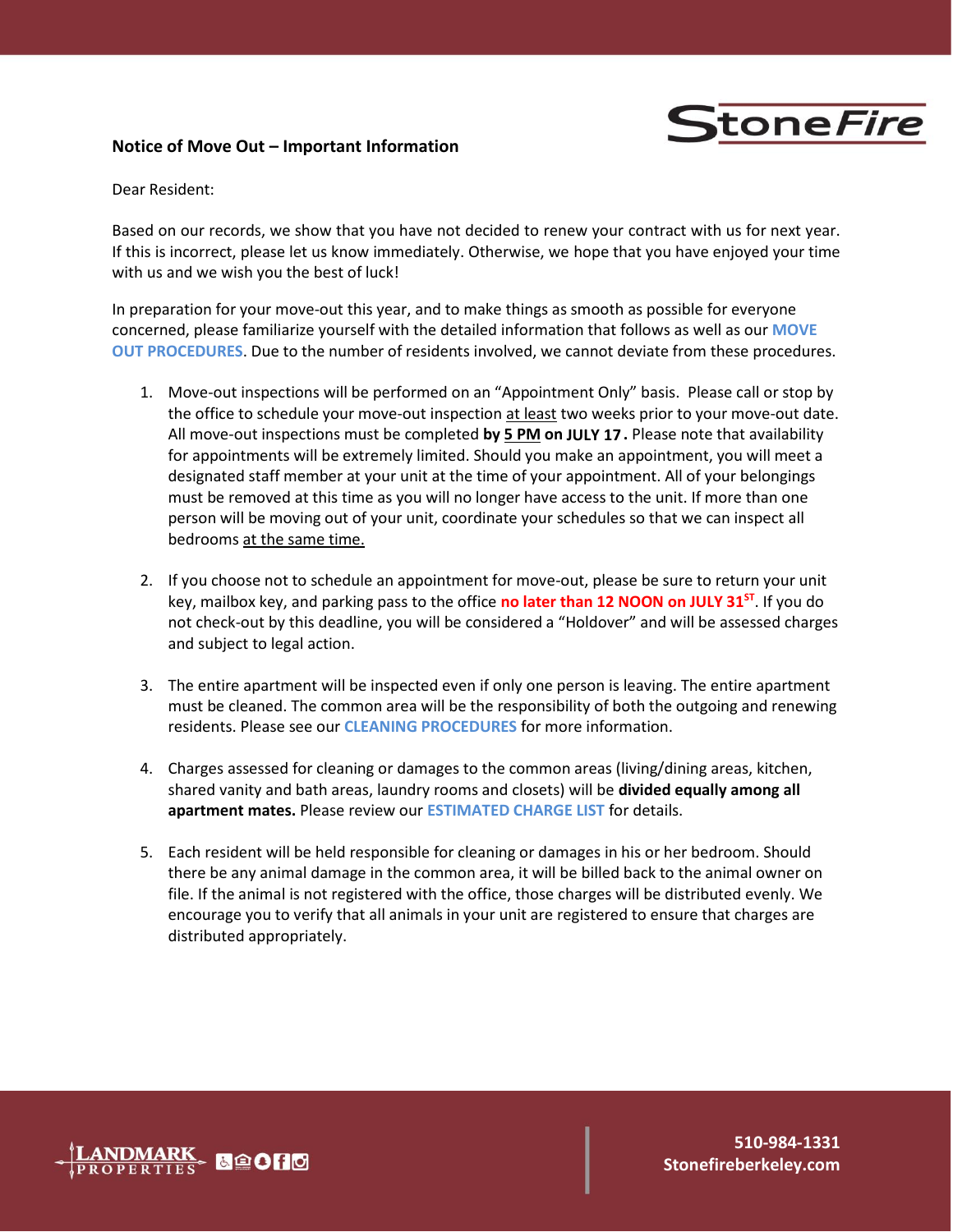- 6. You will not be held accountable for any discrepancies (exceptions) that were noted on your move-in inspection unless these items were taken care of by management and occurred again after that time.
- 7. Any outstanding balances owed must be paid at the time of move-out. Pursuant to the lease agreement, any outstanding balance will cause that portion of the Security Deposit, if applicable, to be forfeited.
- 8. Please update your address through your ResidentPortal to the address you would like your Financial Move-Out Statement to be sent. **This does not forward your personal mail, this is only for the purpose to send you your Financial Move Out Statement/Security Deposit.** 
	- a. **Change of Address**: Go to the Post office to fill out your change of address form or go online to www.usps.com: Forward Mail option: Change of Address. There is a \$1 charge to do this online, but your mail will be sent piece by piece to the new address. \*\*Discontinue newspaper subscriptions and any utility accounts you may have.
- 9. Any balance due will be assessed on your Financial Move-Out Statement which you will receive via mail to the forwarding address provided.
- 10. If you are transferring to a different unit on property, you will be notified directly of your transfer dates. You will need to be prepared to transfer from your current unit to your new unit within a 24-hour period. Your current unit must be inspection-ready by the date assigned. Any damages assessed will be charged to your account and due upon receipt.
- 11. If you turn your keys into the leasing office before your lease end date, please be advised that this does not relinquish you from your lease agreement duties. You are still responsible for paying for utilities (if applicable), as well as fulfilling your lease agreement payments. Each roommate will also be responsible equally for any charges to the common area up until the end of the lease agreement. We will not conduct a move-out inspection until the end of the lease agreement.

It has been a joy serving you! We hope to see you again soon.

Best regards,

Stonefire Berkeley Management Team

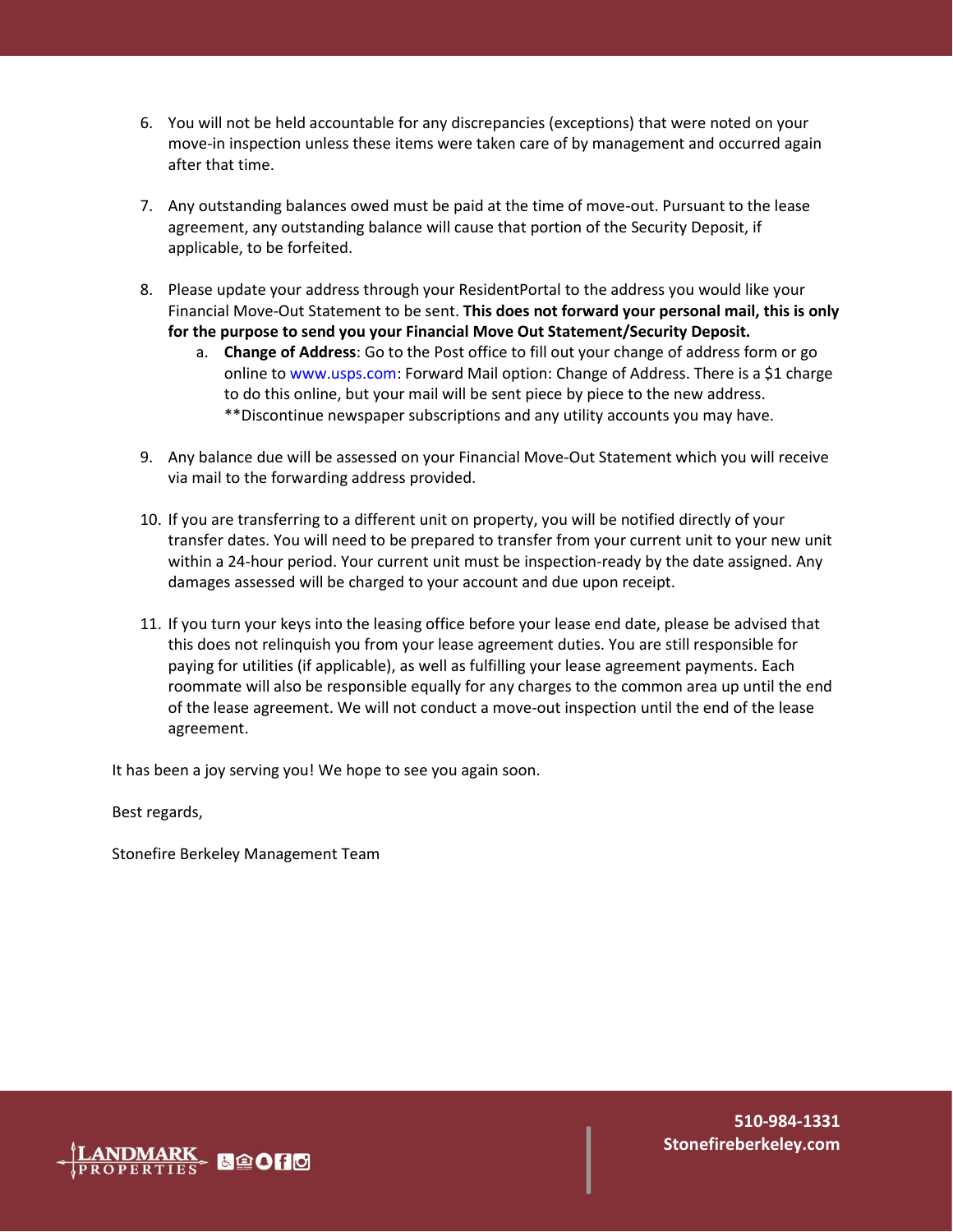

## **MOVE OUT PROCEDURES**

Thanks for being a resident at Stonefire Berkeley ! To make sure your move out day goes as smoothly as possible, please make sure to follow the move out procedure listed below. Please contact us at 510-984- 1331 or info@stonefireberkeley.com if you have any questions.

Below are the key things to remember during the move out process:

- Move out is JULY 31 $^{57}$  by 12 NOON. We will start accepting keys at 10:00 AM on this day.
- If you are still in the apartment after 12 PM, or if we have not received the items that need to be returned, you will be charged additionally for your stay past the contract end date and time.

# **The items that need to be returned are below:**

Magnetic Key Fob OR Brass Key (Front Door)

Mailbox Key

Lift Parking Remote (If applicable)

Parking Windshield Tag (If applicable)

- ALL items must be turned in AT THE SAME TIME, as we will not be accepting these items in partial. Any item(s) not received will be issued replacement charges.
- Be prepared to give a valid forwarding address at the time of turning in keys.
- If you have already vacated the unit and do not plan to return, we highly suggest that you mail in keys NOW to ensure they are accounted for. Any keys received past **JULY 31ST** will be issued replacement and Holdover charges.
- Please keep in mind that everyone will be trying to move-out at the same time so please plan ahead.
- Please make sure all personal items are out of the unit and the unit is cleaned in the common areas and your personal bedroom & bathroom.
- Make sure no trash is left inside and/or outside of your unit. Please use the designated trash bins provided around the property to discard of your bagged trash properly.

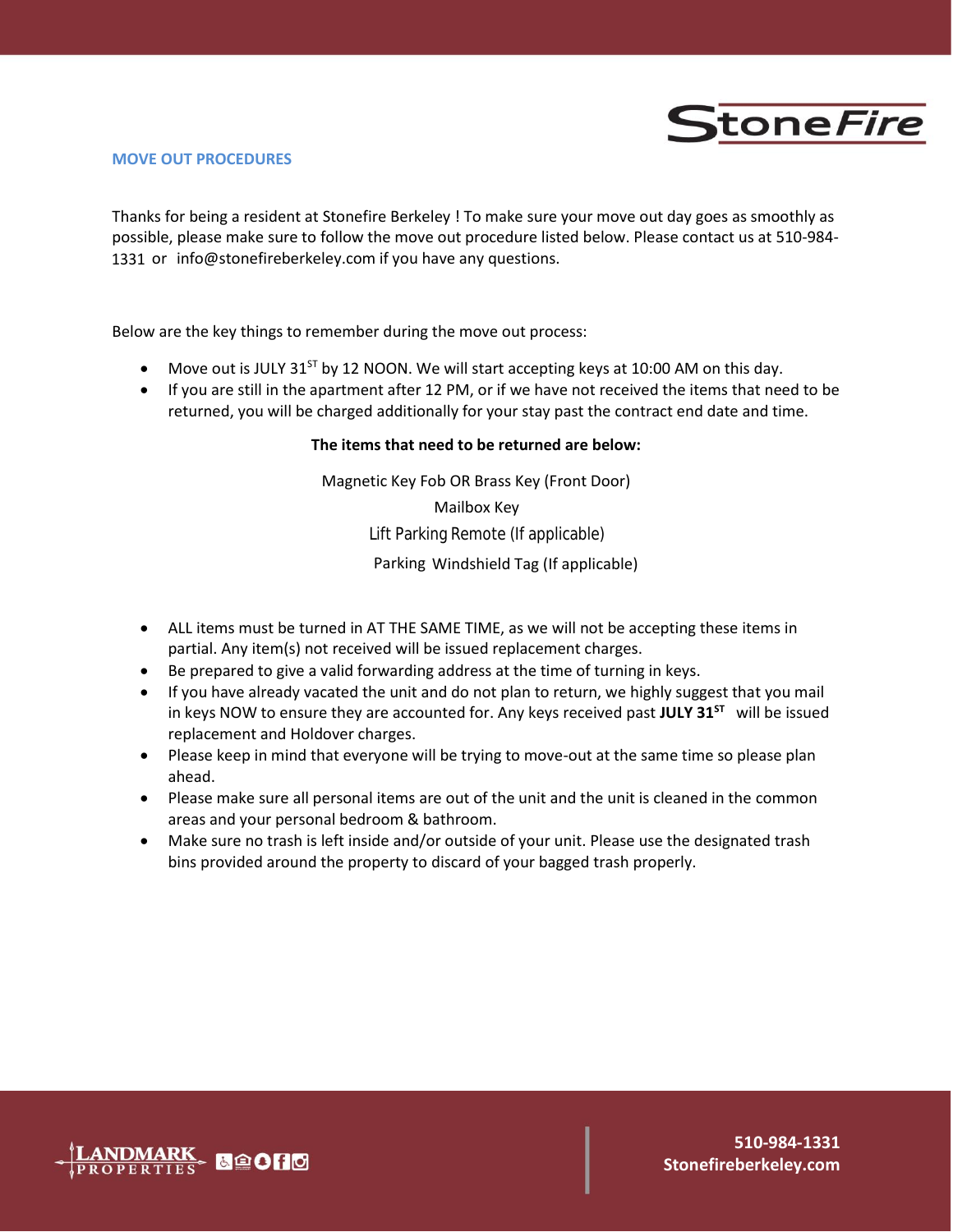## **CLEANING PROCEDURES**



#### *Entry:*

- □ *Wash inside and outside of front entry door.*
- □ *Thoroughly clean (sweep and mop) entry floor.*

#### *Kitchen:*

## *A. Stove/Oven/Microwave:*

□ *Thoroughly clean exterior of oven. Don't forget the oven drawer!* 

□ *Use oven cleaner to clean interior of oven. Easy-Off Fume Free is an easy, odorless product that works well for this. You may have to do some extra cleaning for stubborn spills. If so, please use a mild detergent, and/or a steel wool pad.* 

□ *Remove oven drawer – clean drawer and sweep out from under the drawer. Be careful not to wipe the ash from the oven into your clean oven drawer.* 

□ *Scour drip pans and rings with an S.O.S. pad and clean all food and spills from underneath the drip pans. (Do not use oven cleaner on the drip pans because it corrodes the surface and turns them black). New drip pans can be purchased for around \$10 if the stains cannot be removed.*

□ *Make sure broiler pan is completely clean and placed in the bottom of the stove drawer. Easy-Off Fume Free oven cleaner works well on the broiler pan using the "cold" directions on the back of the can.* 

- □ *Thoroughly clean outside, inside, above and below microwave.*
- □ *Clean walls, cabinets and floor under and around the stove.*

#### *B. Dishwasher:*

- □ *Clean inside, outside & around the edges – especially the door.*
- □ Remove any items or food from beneath bottom the drawer.

#### *C. Refrigerator*

- □ *Wash all inside and outside surfaces.*
- □ *Don't forget the crisper drawer (inside and underneath).*
- □ *Remove all items from the Refrigerator and Freezer area*
- □ *Clean all drawers, compartments and shelves.*

#### *D. Cabinets and Countertops:*

- □ *Interior of cabinets should be free of shelf lining, crumbs and dust. Don't forget the drawers.*
- □ *Exteriors of all cabinets should be wiped down to remove water spots and food drips or spills.*
- □ *Wipe off all countertops.*
- □ *Clean the tops of the cabinets.*

#### *E. Dishwasher:*

- □ *Clean inside, outside & around the edges – especially the door.*
- □ Remove any items or food from beneath bottom the drawer.

#### *F. Kitchen Floor:*

- □ *Sweep the floor to remove all dirt and debris.*
- □ Mop the floors with a disinfecting cleaner.

#### *G. Kitchen Sink:*

- □ *Kitchen sink should be scrubbed and free of spots and stains.*
- □ *Make sure that the kitchen faucet is clean – pay special attention to the area around the faucet knobs.*

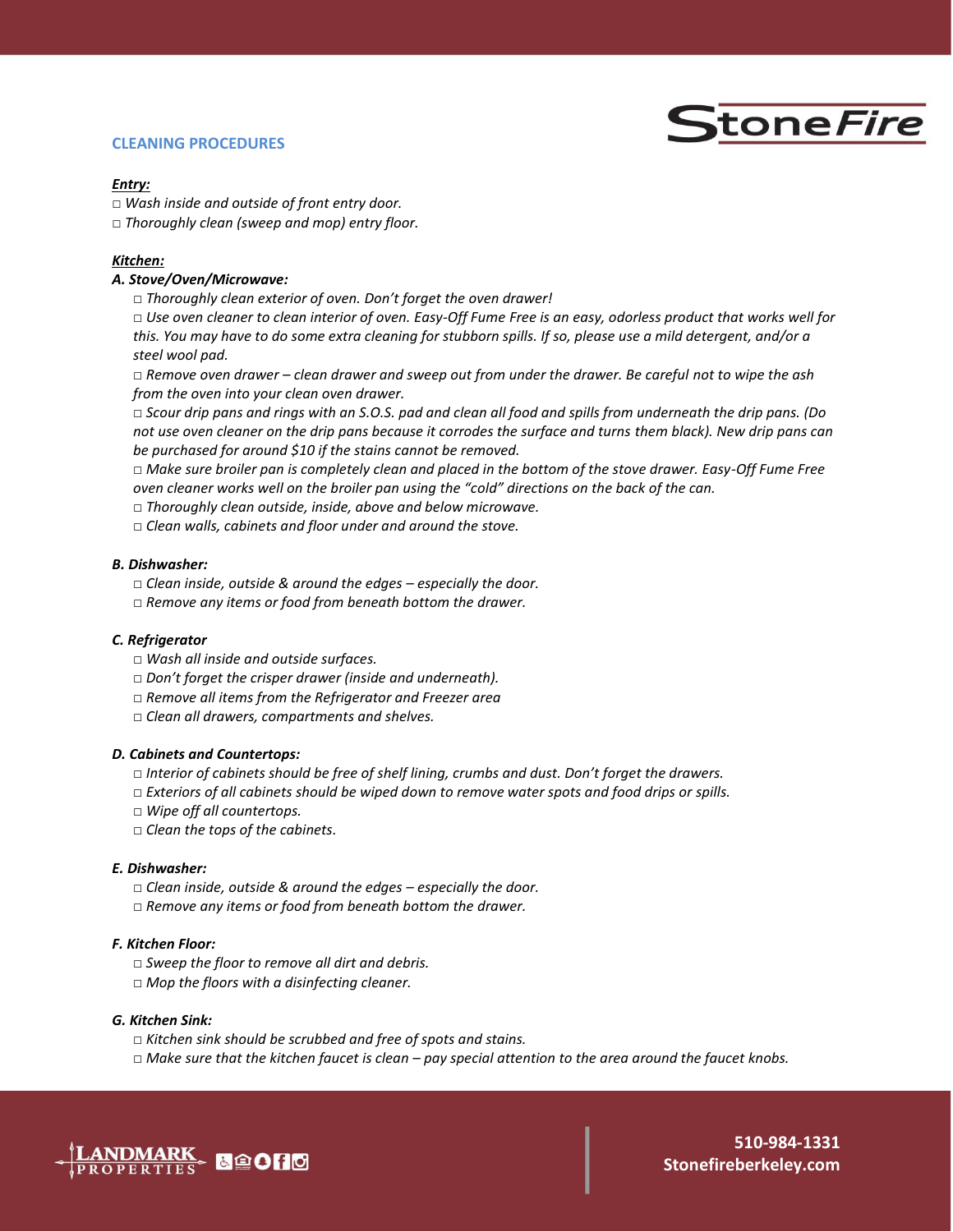#### *Living Room:*

□ *Mop/sweep hardwood floors* 

□ *Wipe down celling fan* 

□ *Wipe down wall*

#### *Washer/Dryer:*

□ *Washer should be clean inside and out. The exterior should be wiped down and the control turned to the "off" position.* 

□ *Dryer should be clean inside and out. Please remove all debris/lint from the lint trap. The exterior should be wiped down and the control turned to the "off" position.* 

□ *Clean floor area around and under both appliances* 

#### *Bedroom:*

□ *Carpet should be vacuumed and steam cleaned, free of any dirt or stains.* 

□ *Fan should be dusted and cleaned.* 

□ *Walls should be free from any bed rub/grease spot from absence of a headboard or any tacks, nails, sticky tape, etc. Damage from these items could result in additional charges.* 

□ *Dust all baseboards.*

#### *Bathroom:*

□ *Wash inside and outside of vanity. Wipe or scrub all drawers, cabinets and countertops. No drawer liner should remain.* 

□ *Clean the mirror with Windex or similar product.* 

□ *Clean vanity sink, including the faucet. Sometimes a toothbrush must be used around the knobs to get them completely clean.* 

□ *Thoroughly clean inside, outside and around the toilet – including the bowl and handle – with a disinfecting product like Lysol Toilet Bowl Cleaner.* 

□ Scour the bottom and sides of the tub with Softscrub until all dirt and soap residue is gone.

#### *Windows:*

□ *Wash interiors of all windows with Windex or similar product.* 

- □ *Wipe down the top and tracks of all windows.*
- □ *Wipe down all windowsills.*

#### *General Items:*

- □ *All walls free of marks, stains and damage.*
- □ All blinds must be completely clean.
- □ *Clean all doors on both sides – including closets.*
- □ *Wash all closet and pantry shelves.*
- □ *Thoroughly vacuum all carpeting.*
- □ *Wash all light fixtures to remove dust and bugs.*
- □ *Clean all fingerprints/grime from walls, doors and light switches.*
- □ *Remove small nails from the wall.*

□ *You are responsible for the cleaning and any damages to the carpet from stains or soils. If you had an unauthorized pet in your apartment at any time during your lease term, you will be held responsible for any damages caused by your pet, which may include the cost of replacement of carpet, pad, tack strip and labor.*  □ *DO NOT LEAVE ANY OF YOUR BELONGINGS OR TRASH IN OR AROUND THE UNIT. Removal by our staff will result in a charge of \$25.00 per bag (larger fees will be incurred for large personal items/furniture that is left).*

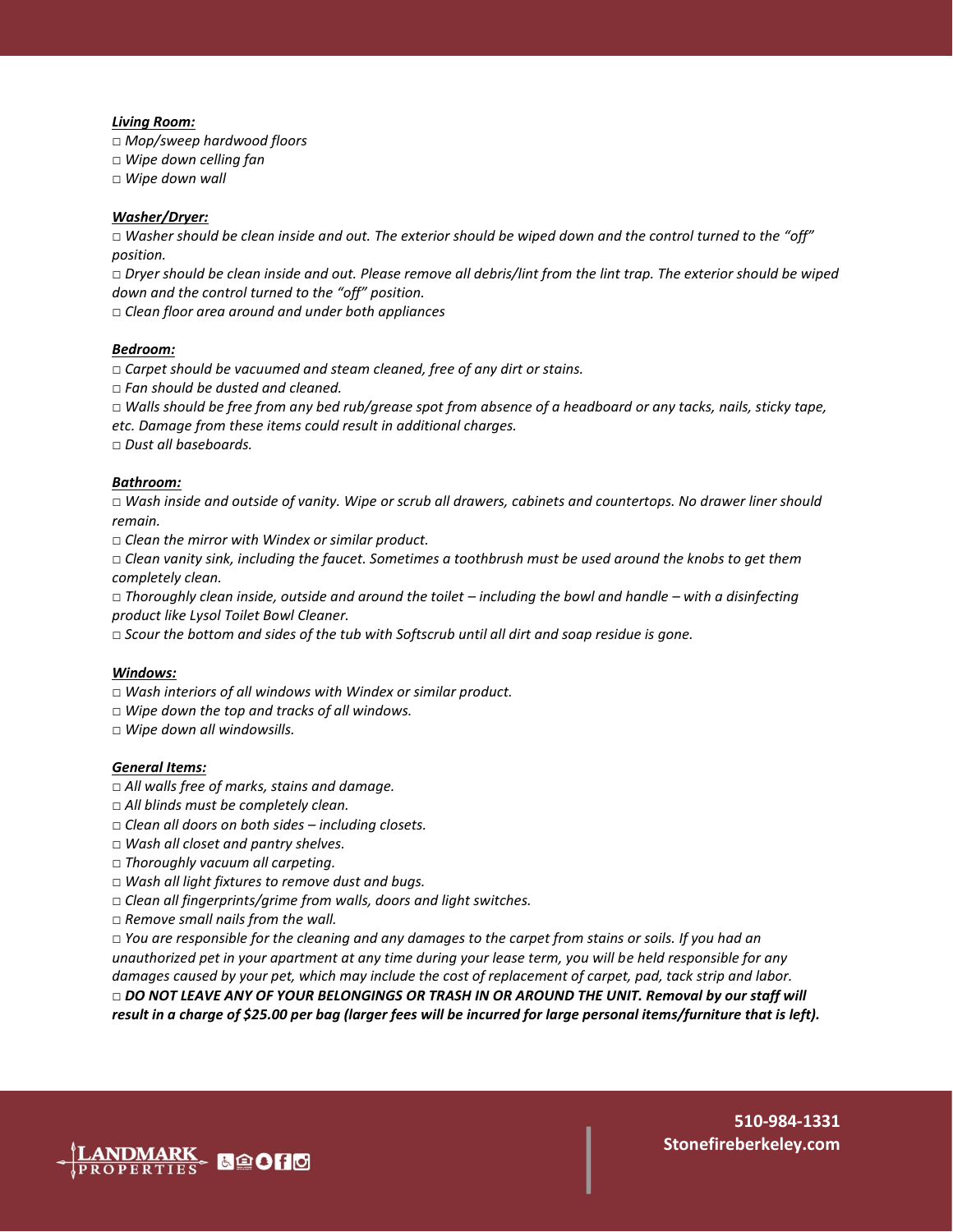# **CHARGE LIST**

**\*\*All Charges Represent an Estimate. Cost varies based on supplier & condition of furniture.**



# *Cleaning Costs*

| <b>Full Cleaning</b>         |             |
|------------------------------|-------------|
| (6-bedroom floorplan)        | N/A         |
| (5-bedroom floorplan)        | N/A         |
| (4-bedroom floorplan)        | N/A         |
| (3-bedroom floorplan)        | N/A         |
| (2-bedroom floorplan)        | \$300       |
| (1-bedroom floorplan)        | \$250       |
| Kitchen                      |             |
| Oven                         | \$50.00     |
| Fridge                       | \$25.00     |
| Cabinets                     | \$25.00     |
| <b>Counter Tops</b>          | \$10.00     |
| Floor                        | \$10.00     |
| Sink                         | \$10.00     |
| <b>Full Kitchen Clean</b>    | \$150.00    |
| Laundry Room                 |             |
| Dryer (including lint trap)  | \$<br>15.00 |
| <b>Washing Machine</b>       | \$<br>15.00 |
| <b>Full Laundry Clean</b>    | \$<br>30.00 |
| <b>Bedroom</b>               |             |
| Ceiling Fan                  | \$25        |
| <b>Blinds</b>                | \$25        |
| <b>Baseboards</b>            | \$25        |
| Furniture                    | N/A         |
| Full Bedroom Clean           | \$100       |
| <b>Bath</b>                  |             |
| Toilet                       | \$10.00     |
| Tub/Shower                   | \$20.00     |
| Sink                         | \$10.00     |
| Cabinets/Vanity              | \$10.00     |
| Floor                        | \$15.00     |
| <b>Full Bath Clean</b>       | \$50.00     |
| Trash Removal                |             |
| Furniture Removal (per item) | \$45.00     |
| Trash-Out (per bag)          | \$25.00     |
|                              |             |

| <b>Flooring Costs</b>             |          |
|-----------------------------------|----------|
| Steam Clean/Repair Carpet         |          |
| (6 bedroom floorplan)             | N/A      |
| (5 bedroom floorplan)             | N/A      |
| (4 bedroom floorplan)             | N/A      |
| (3 bedroom floorplan)             | N/A      |
| (2 bedroom floorplan)             | \$100    |
| (1 bedroom floorplan)             | \$65     |
| Single Bedroom                    | N/A      |
| Stairs                            | N/A      |
| Landing/Hallway                   | N/A      |
| Small Carpet Stain Removal        | \$35     |
| Large Carpet Stain Removal        | \$50     |
| Spot Dye Carpet (per spot)        | \$25     |
| <b>Subfloor Treatment</b>         | AT COST  |
| <b>Carpet Repair/Replacement</b>  |          |
| Replacement Per Bedroom           | \$325    |
| <b>Replace Stairs</b>             | N/A      |
| Replace Hallway/Landing           | N/A      |
| <b>Stretch Carpet</b>             | \$110    |
| <b>Laminate Floor Replacement</b> |          |
| Living room                       | AT COST  |
| Kitchen                           | AT COST  |
| Walls                             |          |
| Curtain Rod Removal & Patch       | \$35.00  |
| Anchor hole patch & repair        | \$15.00  |
| Holes through wall (<1'x1')       | \$65.00  |
| Holes through wall (>1'x1')       | \$150.00 |
| Closet/Laundry Shelf              | \$50.00  |
| Door Knob Hole Repair             | \$80.00  |
| Fist Hole Repair                  | \$80.00  |
| Dart Board                        | \$120.00 |

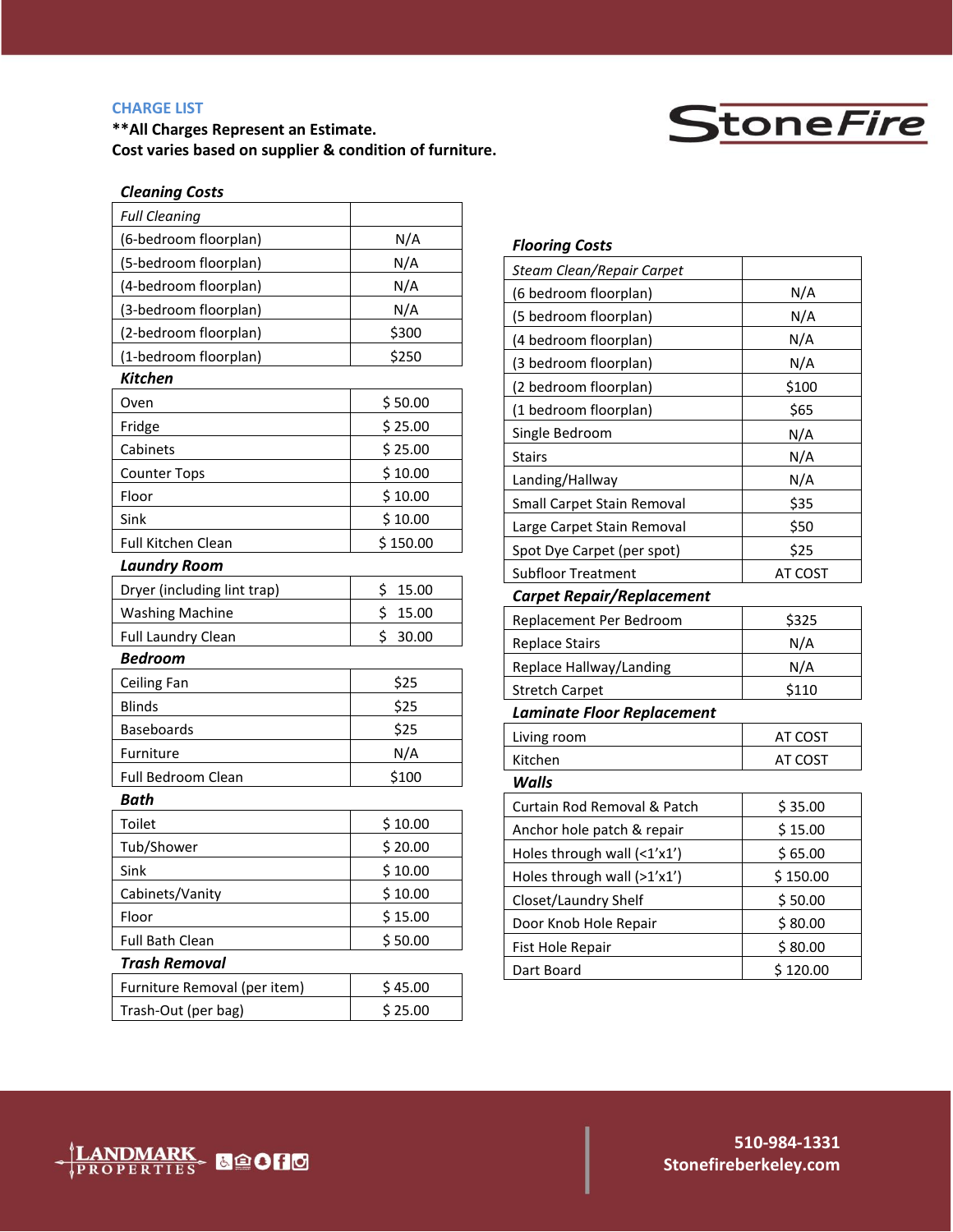**\*\*All Charges Represent an Estimate. Cost varies based on supplier & condition of furniture**

# *Paint Costs*

| <b>Full Unit Paint</b>                 |            |  |
|----------------------------------------|------------|--|
| (6-bedroom floorplan)                  | N/A        |  |
| (5-bedroom floorplan)                  | N/A        |  |
| (4-bedroom floorplan)                  | N/A        |  |
| (3-bedroom floorplan)                  | N/A        |  |
| (2-bedroom floorplan)                  | \$600      |  |
| (1-bedroom floorplan)                  | \$500      |  |
| Single bedroom                         | \$200      |  |
| Prime & Paint 1 Room Painted           |            |  |
| Another Color                          | N/A        |  |
| Prime & Paint 1 Wall Painted           |            |  |
| Another Color<br>Painting One Bathroom | N/A<br>N/A |  |
| Painting Trim Throughout               | N/A        |  |
| Painting Ceiling Per Room              | N/A        |  |
| Painting Common Areas Only             | N/A        |  |
| <b>Painting Exterior</b>               | \$1,000.00 |  |
| <b>Sticky Tape</b>                     | \$55.00    |  |
| <b>Bed Rub</b>                         | \$60.00    |  |
| <b>Excessive Scuffs on Walls</b>       | \$25.00    |  |
| <b>Windows (Replacements)</b>          |            |  |
| Windows                                | \$250.00   |  |
| Regular Blinds                         | \$25.00    |  |
| <b>Back Door Blinds</b>                | \$50.00    |  |
| <b>Plantation Blinds</b>               | \$50.00    |  |
| Mini-Blind Twist Rod                   | \$10.00    |  |
| Bedroom Screen                         | \$35.00    |  |
| Doors & Locks (Replacements)           |            |  |
| Interior Door Frame replacement        | \$200.00   |  |
| <b>Interior Door</b>                   | \$250.00   |  |
| Front door lock replacement            | \$125.00   |  |
| Bedroom doorknob replacement           | \$75       |  |
| Door knob replacement                  | \$50.00    |  |
| Front door replacement                 | \$450.00   |  |
| Door stops                             | \$5.00     |  |
| Sand/Stain/Refinish Wood Door          | \$150.00   |  |

# *Bath (Replacement Costs)*

| Cabinet                         | \$200.00    |
|---------------------------------|-------------|
| <b>Shower Head</b>              | \$25.00     |
| <b>Towel Rack Rod</b>           | \$15.00     |
| <b>Towel Rack Holder</b>        | \$45.00     |
| <b>Toilet Seat</b>              | \$35.00     |
| <b>Tank Lid</b>                 | \$125.00    |
| Complete Toilet Replacement     | \$350.00    |
| <b>Bath Vanity</b>              | \$200.00    |
| Mirror                          | \$100.00    |
| Faucet                          | \$<br>55.00 |
| Shower Knob                     | \$25.00     |
| Sink Stopper                    | \$<br>25.00 |
| <b>Tub Stopper</b>              | \$<br>15.00 |
| Kitchen (Replacement Costs)     |             |
| Faucet                          | \$80.00     |
| Disposal                        | \$90.00     |
| Refrigerator                    | \$600.00    |
| Microwave                       | \$200.00    |
| Kitchen Sink                    | \$125.00    |
| Oven                            | \$450.00    |
| Dishwasher                      | \$350.00    |
| Ice Maker                       | \$110.00    |
| Crisper shelf in refrigerator   | \$45.00     |
| Oven door replacement           | \$100.00    |
| Microwave door                  | \$65.00     |
| Microwave Tray or receptacle    | \$35.00     |
| Refrigerator handle             | \$35.00     |
| Oven door handle                | \$35.00     |
| Shelf retainers in refrigerator | \$30.00     |
| Cabinets                        | \$1,400.00  |
| Cabinet doors                   | \$45.00     |
| Drawer                          | \$50.00     |
| Burn in Countertop (per burn)   | \$35.00     |
| Countertop Laminate Replaced    | \$200.00    |
| Countertop Replacement          | \$600.00    |
| Cabinet Door Pulls (per pull)   | \$3.00      |